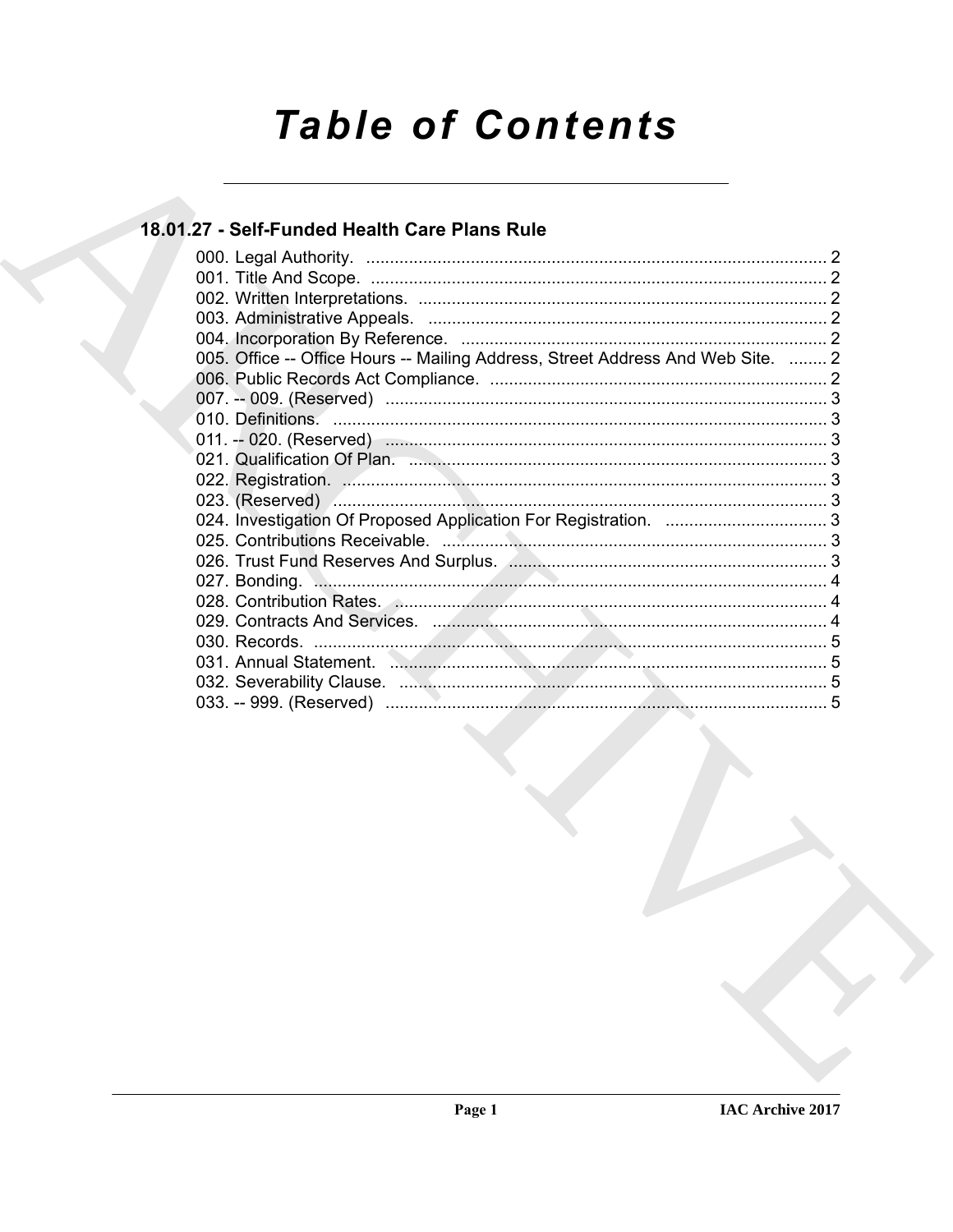#### **IDAPA 18 TITLE 01 CHAPTER 27**

#### **18.01.27 - SELF-FUNDED HEALTH CARE PLANS RULE**

#### <span id="page-1-1"></span><span id="page-1-0"></span>**000. LEGAL AUTHORITY.**

#### <span id="page-1-2"></span>**001. TITLE AND SCOPE.**

|                     | <b>CHAPTER 27</b>                                                                                                                                                                                                                                                                                                                                                                                  |             |
|---------------------|----------------------------------------------------------------------------------------------------------------------------------------------------------------------------------------------------------------------------------------------------------------------------------------------------------------------------------------------------------------------------------------------------|-------------|
|                     | 18.01.27 - SELF-FUNDED HEALTH CARE PLANS RULE                                                                                                                                                                                                                                                                                                                                                      |             |
| 000.<br>Code.       | LEGAL AUTHORITY.<br>This rule is promulgated and adopted pursuant to the authority vested in the Director under Title 41, Chapter 2, Idaho                                                                                                                                                                                                                                                         | $(4-5-00)$  |
| 001.                | TITLE AND SCOPE.                                                                                                                                                                                                                                                                                                                                                                                   |             |
|                     | Title. This rule shall be cited in full as Idaho Department of Insurance Rule, IDAPA 18.01.27,<br>01.<br>"Self-Funded Health Care Plans Rule."                                                                                                                                                                                                                                                     | $(3-25-16)$ |
|                     | Scope. The purpose of this rule is to supplement the provisions of Title 41, Chapter 40, Idaho Code,<br>02.<br>Self-Funded Health Care Plans by providing:                                                                                                                                                                                                                                         | $(4-5-00)$  |
| a.                  | Dates of application for registration;                                                                                                                                                                                                                                                                                                                                                             | $(4-5-00)$  |
| b.                  | Requirements for application for registration;                                                                                                                                                                                                                                                                                                                                                     | $(4-5-00)$  |
| c.                  | Rules regarding investigation of applications;                                                                                                                                                                                                                                                                                                                                                     | $(4-5-00)$  |
| d.                  | Definition of terms, required liabilities; and establishment of reserve bases;                                                                                                                                                                                                                                                                                                                     | $(3-25-16)$ |
| e.                  | Requirements for contribution rates, contracts and services, and records; and                                                                                                                                                                                                                                                                                                                      | $(3-25-16)$ |
| f.                  | An effective date.                                                                                                                                                                                                                                                                                                                                                                                 | $(3-25-16)$ |
| 002.                | <b>WRITTEN INTERPRETATIONS.</b><br>In accordance with Section 67-5201(19)(b)(iv). Idaho Code, this agency may have written statements which pertain<br>to the interpretation of the rules of this chapter, or to the documentation of compliance with the rules of this chapter.<br>These documents will be available for public inspection and copying in accordance with the public records act. | $(3-30-07)$ |
| 003.                | <b>ADMINISTRATIVE APPEALS.</b><br>All administrative appeals shall be governed by Chapter 2, Title 41, Idaho Code, and the Idaho Administrative<br>Procedure Act, Title 67, Chapter 52, Idaho Code and IDAPA 04.11.01, "Idaho Rules of Administrative Procedure of<br>the Attorney General," Sections 101 through 400.                                                                             | $(3-30-07)$ |
| 004.                | <b>INCORPORATION BY REFERENCE.</b><br>There are no documents to be incorporated by reference.                                                                                                                                                                                                                                                                                                      | $(3-30-07)$ |
| 005.                | <b>OFFICE -- OFFICE HOURS -- MAILING ADDRESS, STREET ADDRESS AND WEB SITE.</b>                                                                                                                                                                                                                                                                                                                     |             |
| and legal holidays. | Office Hours. The Department of Insurance is open from 8 a.m. to 5 p.m. except Saturday, Sunday<br>01.                                                                                                                                                                                                                                                                                             | $(3-30-07)$ |
|                     | 02.<br>Mailing Address. The department's mailing address is: Idaho Department of Insurance, P.O. Box<br>83720, Boise, ID 83720-0043.                                                                                                                                                                                                                                                               | $(3-30-07)$ |
| 83702-0043.         | Street Address. The principal place of business is 700 West State Street, 3rd Floor, Boise, Idaho<br>03.                                                                                                                                                                                                                                                                                           | $(3-30-07)$ |
|                     | Web Site Address. The department's website is http://www.doi.idaho.gov.<br>04.                                                                                                                                                                                                                                                                                                                     | $(3-30-07)$ |
| 006.                | PUBLIC RECORDS ACT COMPLIANCE.                                                                                                                                                                                                                                                                                                                                                                     |             |

#### <span id="page-1-3"></span>**002. WRITTEN INTERPRETATIONS.**

#### <span id="page-1-4"></span>**003. ADMINISTRATIVE APPEALS.**

#### <span id="page-1-5"></span>**004. INCORPORATION BY REFERENCE.**

#### <span id="page-1-6"></span>**005. OFFICE -- OFFICE HOURS -- MAILING ADDRESS, STREET ADDRESS AND WEB SITE.**

#### <span id="page-1-7"></span>**006. PUBLIC RECORDS ACT COMPLIANCE.**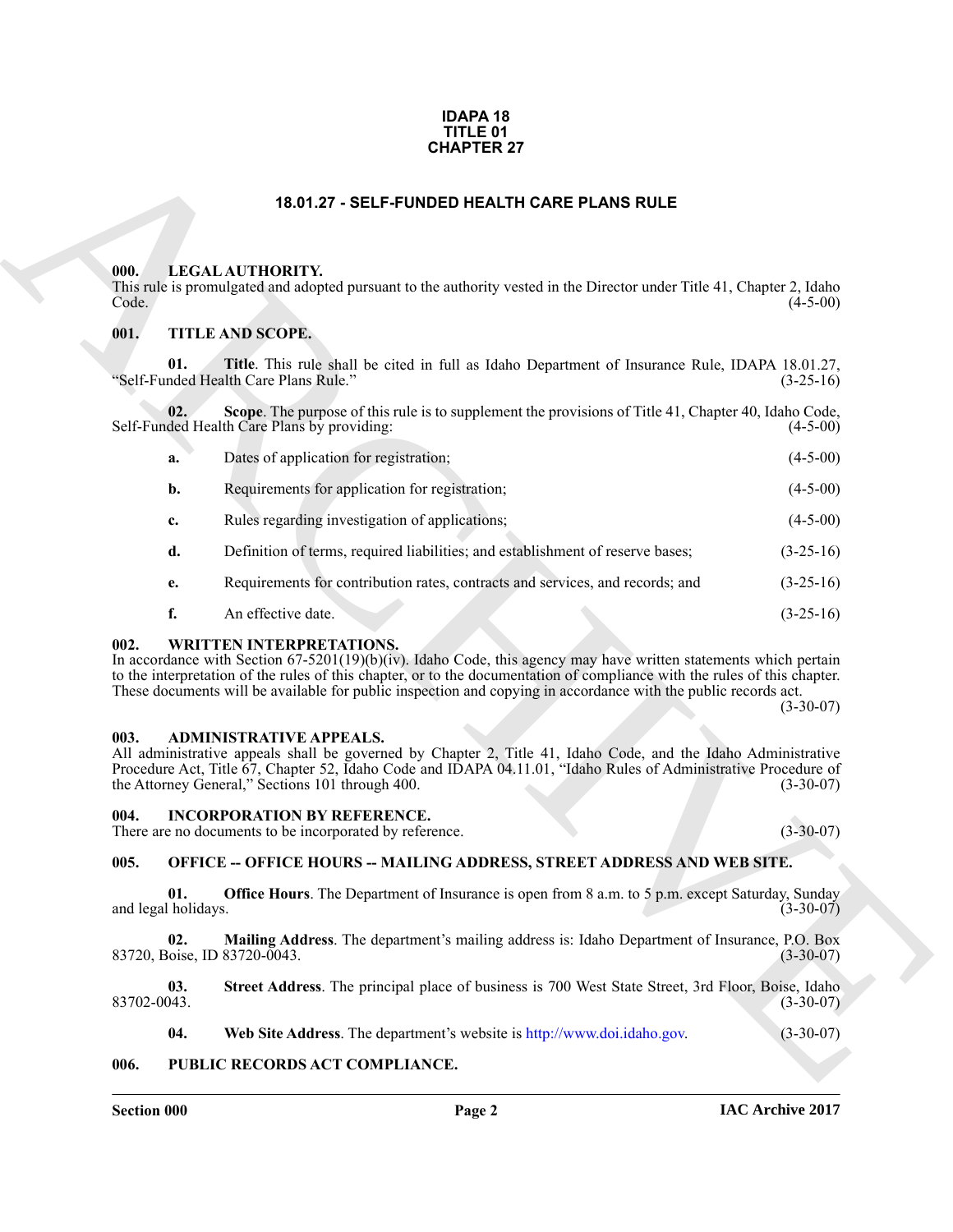Any records associated with these rules are subject to the provisions of the Idaho Public Records Act, Title 74,<br>Chapter 1. Idaho Code. (3-30-07) Chapter 1, Idaho Code.

#### <span id="page-2-0"></span>**007. -- 009. (RESERVED)**

#### <span id="page-2-10"></span><span id="page-2-1"></span>**010. DEFINITIONS.**

All terms defined in Title 41, Chapter 40, Idaho Code, that are used in this rule shall have the same meaning as used<br>(3-25-16) in that Chapter.

<span id="page-2-11"></span>**01. "All contributions to be paid in advance"**. As used in Title 41, Chapter 40, Idaho Code, means all contributions are to be paid in advance of the period of time for which the contribution is made. (3-25-16)

<span id="page-2-12"></span>**02. "Deposited in and disbursed from a trust fund"**. As used in Title 41, Chapter 40, Idaho Code, means all contributions based on calculated rates in accordance with Section 028 of this rule shall be deposited into the trust fund and all expenses shall be paid out of the trust fund. (3-25-16)

#### <span id="page-2-2"></span>**011. -- 020. (RESERVED)**

#### <span id="page-2-14"></span><span id="page-2-3"></span>**021. QUALIFICATION OF PLAN.**

In order for a plan to qualify under Title 41, Chapter 40, Idaho Code, the plan's trust must be established by agreement between the employer or employers or a postsecondary education institution and the trustee of the trust, for the sole purpose of providing health care benefits to employees of the employer or employers or to students of the postsecondary educational institution. (3-25-16) postsecondary educational institution.

#### <span id="page-2-15"></span><span id="page-2-4"></span>**022. REGISTRATION.**

<span id="page-2-18"></span><span id="page-2-17"></span>**01. Registration Required**. No self-funded plan, unless exempted from registration by Section 41- 4003(2), Idaho Code, shall be organized and permitted to operate in the state of Idaho without securing a Certificate of Registration from the Director of insurance.

**Solid Franchise of Franchise Section 16 and the section of the field of the Revision China Revise Contains (1998)<br>
Am cosult possible that the section and the section of the section of the heliotechemical state of the se Specific Plans**. Any plans covering the employees of a common employer shall be deemed to be a single plan in respect to the exemption for registration allowed in Section 41-4003(2)(a), Idaho Code. Any combinations of plans under the effective control of a single administrator, trustee, and/or employer, or group of administrators, trustees and/or employers utilizing or attempting to utilize the exempt dollar amounts permitted under Section 41-4003(2)(a), Idaho Code in order to avoid registration of any such plans is deemed to be contrary to the intent of Chapter 40, Title 41, Idaho Code, and is expressly prohibited by this rule.  $(4-5-00)$ intent of Chapter 40, Title 41, Idaho Code, and is expressly prohibited by this rule.

<span id="page-2-16"></span>**03. Beneficiary Within State**. Registration is required of Plans that cover any beneficiary working or residing within this state, unless the plans are otherwise exempted by Section 41-4003(2), Idaho Code. (3-30-07)

#### <span id="page-2-5"></span>**023. (RESERVED)**

#### <span id="page-2-13"></span><span id="page-2-6"></span>**024. INVESTIGATION OF PROPOSED APPLICATION FOR REGISTRATION.**

The Director may make an investigation of matters accompanying the application for registration as deemed necessary including an examination specified in Section 41-4013, Idaho Code. Costs of any investigation and/or examination shall be borne by the trust fund of the plan. (4-5-00) examination shall be borne by the trust fund of the plan.

#### <span id="page-2-9"></span><span id="page-2-7"></span>**025. CONTRIBUTIONS RECEIVABLE.**

The trust fund may take credit in any financial statement for contributions receivable which are not in excess of ninety (90) days past due.  $(7-1-93)$ ninety  $(90)$  days past due.

#### <span id="page-2-19"></span><span id="page-2-8"></span>**026. TRUST FUND RESERVES AND SURPLUS.**

<span id="page-2-20"></span>**01. Reserve Requirements**. The trust fund of the plan must continuously maintain reserves sufficient, as certified by a qualified actuary as being necessary, to fully fund payment of all benefits in effect at the time a claim thereunder arises. This reserve must adequately provide for all reasonably estimated future claim payments, adjustment expenses, and litigation expenses on claims which have arisen, including claims incurred but not reported,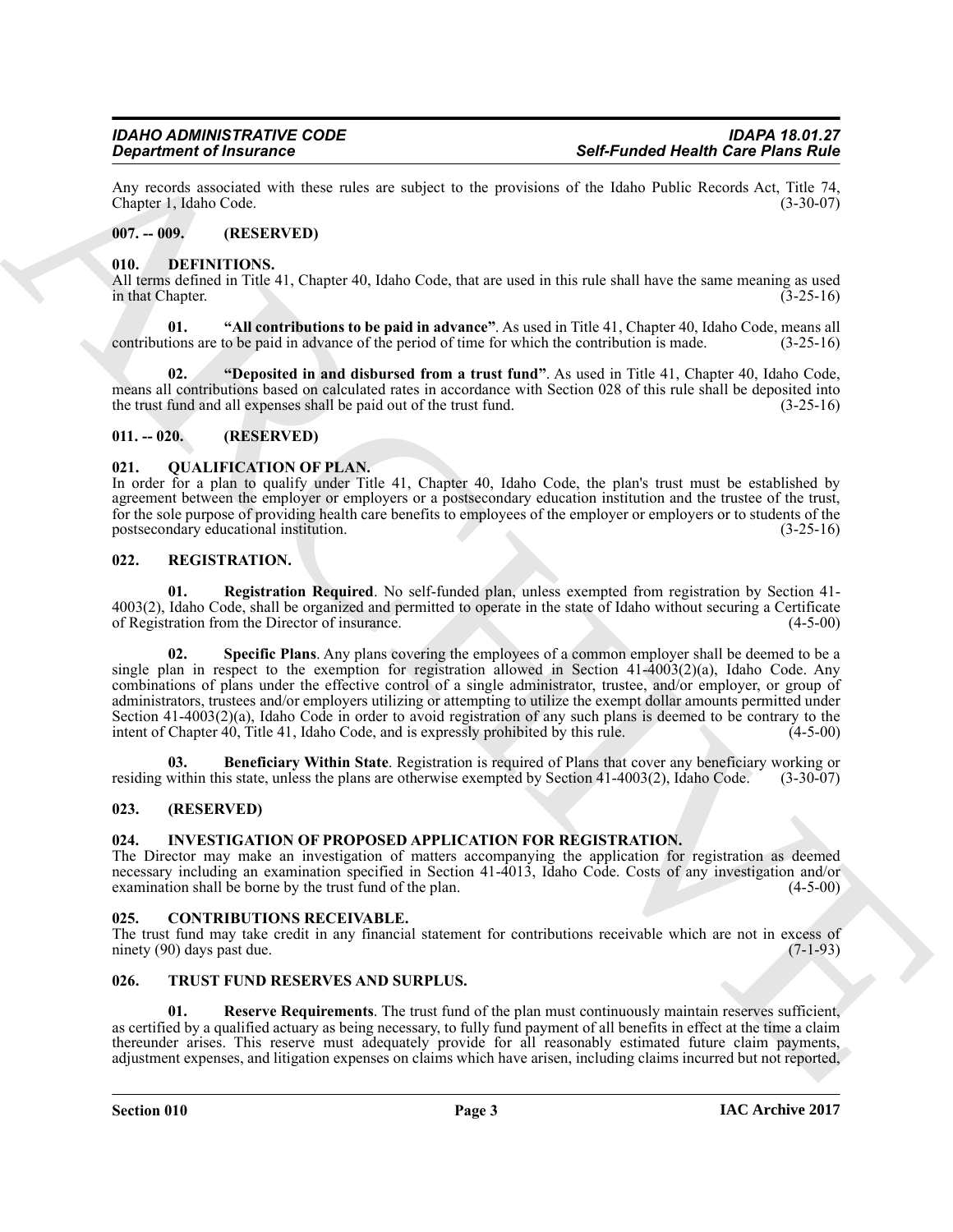#### <span id="page-3-16"></span><span id="page-3-14"></span>*IDAHO ADMINISTRATIVE CODE IDAPA 18.01.27* **Self-Funded Health Care Plans Rule**

#### <span id="page-3-15"></span><span id="page-3-6"></span><span id="page-3-5"></span><span id="page-3-4"></span><span id="page-3-3"></span><span id="page-3-0"></span>**027. BONDING.**

| <b>Department of Insurance</b> |                                                                                                                                                                                                                                                                                                                                                                                                                                                      | <b>Self-Funded Health Care Plans Rule</b> |             |
|--------------------------------|------------------------------------------------------------------------------------------------------------------------------------------------------------------------------------------------------------------------------------------------------------------------------------------------------------------------------------------------------------------------------------------------------------------------------------------------------|-------------------------------------------|-------------|
|                                | extended benefits and maternity benefits, if any.                                                                                                                                                                                                                                                                                                                                                                                                    |                                           | $(3-25-16)$ |
| 02.                            | Reserves for Disability Income Benefits. Reserves established for disability income benefits shall<br>be in an amount not less than reserves determined by the Minimum Reserve Standards for Group Health Insurance<br>Contracts set forth the in the NAIC's Accounting Practices and Procedures Manual as adopted by the Director unless<br>it can be proven to the satisfaction of the Director that a lower reserve can be actuarially justified. |                                           | $(3-30-07)$ |
| 03.                            | Certification by Actuary. Reserves must be certified annually by a qualified actuary. Such<br>certification must be accompanied by a statement describing bases used in reserve determination. The certification<br>shall be in a form acceptable to the Director.                                                                                                                                                                                   |                                           | $(3-25-16)$ |
| 04.                            | <b>Insolvent Condition</b> . If determination of surplus reveals a deficiency in surplus, the Director may,<br>in his discretion, allow the plan a period of time not exceeding ninety (90) days to accumulate required surplus. The<br>plan shall be deemed to be insolvent when the plan is either unable to pay its obligations when they are due or its<br>assets do not exceed all its liabilities, including required reserves.                |                                           | $(3-25-16)$ |
| 027.<br><b>BONDING.</b>        |                                                                                                                                                                                                                                                                                                                                                                                                                                                      |                                           |             |
| 01.                            | Certified Copy of Bond. A certified copy of the fidelity bond or equivalent coverage, as required<br>under Section 41-4014(3), Idaho Code, shall be furnished to the Director by the plan.                                                                                                                                                                                                                                                           |                                           | $(3-30-07)$ |
| 02.                            | Scope of Coverage. The fidelity bond or equivalent coverage shall cover every trustee, officer,<br>director, and employee of the plan.                                                                                                                                                                                                                                                                                                               |                                           | $(3-25-16)$ |
| 03.                            | Cancellation of Bond Requirements. The fidelity bond or equivalent coverage must contain<br>language stating that it is noncancellable except upon not less than thirty (30) days advance notice in writing to the<br>trustee and the Director. A copy of any notice cancelling a bond required under Chapter 40, Title 41, Idaho Code, is to<br>be forwarded to the Director by the surety at the same time it is forwarded to the trustee.         |                                           | $(3-25-16)$ |
| 04.<br>4014(4), Idaho Code:    | Third Party Administrator. Any party that provides any one of the following services to the plan<br>must be licensed as a third party administrator in accordance with Title 41, Chapter 9, Idaho Code, and Section 41-                                                                                                                                                                                                                              |                                           | $(3-25-16)$ |
| a.                             | Directly or indirectly underwrites;                                                                                                                                                                                                                                                                                                                                                                                                                  |                                           | $(3-25-16)$ |
| $\mathbf{b}$ .                 | Collects or handles charges or contributions; or                                                                                                                                                                                                                                                                                                                                                                                                     |                                           | $(3-25-16)$ |
| c.                             | Adjusts or settles claims on members or beneficiaries of the plan.                                                                                                                                                                                                                                                                                                                                                                                   |                                           | $(3-25-16)$ |
| 028.                           | <b>CONTRIBUTION RATES.</b>                                                                                                                                                                                                                                                                                                                                                                                                                           |                                           |             |
| 01.                            | <b>Contribution Rate Calculation.</b> Contribution rates shall be calculated at least annually by a<br>qualified actuary. The contribution rate calculations should be broken down and designated as the rate for the<br>employer and the rate per employee, or the rate for the postsecondary educational institution and the rate per student.                                                                                                     |                                           | $(3-25-16)$ |
| 02.                            | <b>Employer Contributions</b> . Employer contributions shall be based on filed rates, paid in advance on<br>a periodic basis during the period of coverage or at the beginning of the period of coverage.                                                                                                                                                                                                                                            |                                           | $(3-25-16)$ |
| 03.                            | Annual Filing of Rates. The required annual filing of rates with the Director shall include the<br>breakdown as required under Subsection 028.01.                                                                                                                                                                                                                                                                                                    |                                           | $(3-25-16)$ |
| 029.                           | <b>CONTRACTS AND SERVICES.</b>                                                                                                                                                                                                                                                                                                                                                                                                                       |                                           |             |
| 01.                            | Affiliated Contracts. All contracts for goods or services provided to the plan by any plan sponsor,<br>employer, third party administrator, or other affiliated entity or employee or agent thereof, shall be in writing, setting                                                                                                                                                                                                                    |                                           |             |

#### <span id="page-3-13"></span><span id="page-3-12"></span><span id="page-3-10"></span><span id="page-3-7"></span><span id="page-3-1"></span>**028. CONTRIBUTION RATES.**

#### <span id="page-3-11"></span><span id="page-3-9"></span><span id="page-3-8"></span><span id="page-3-2"></span>**029. CONTRACTS AND SERVICES.**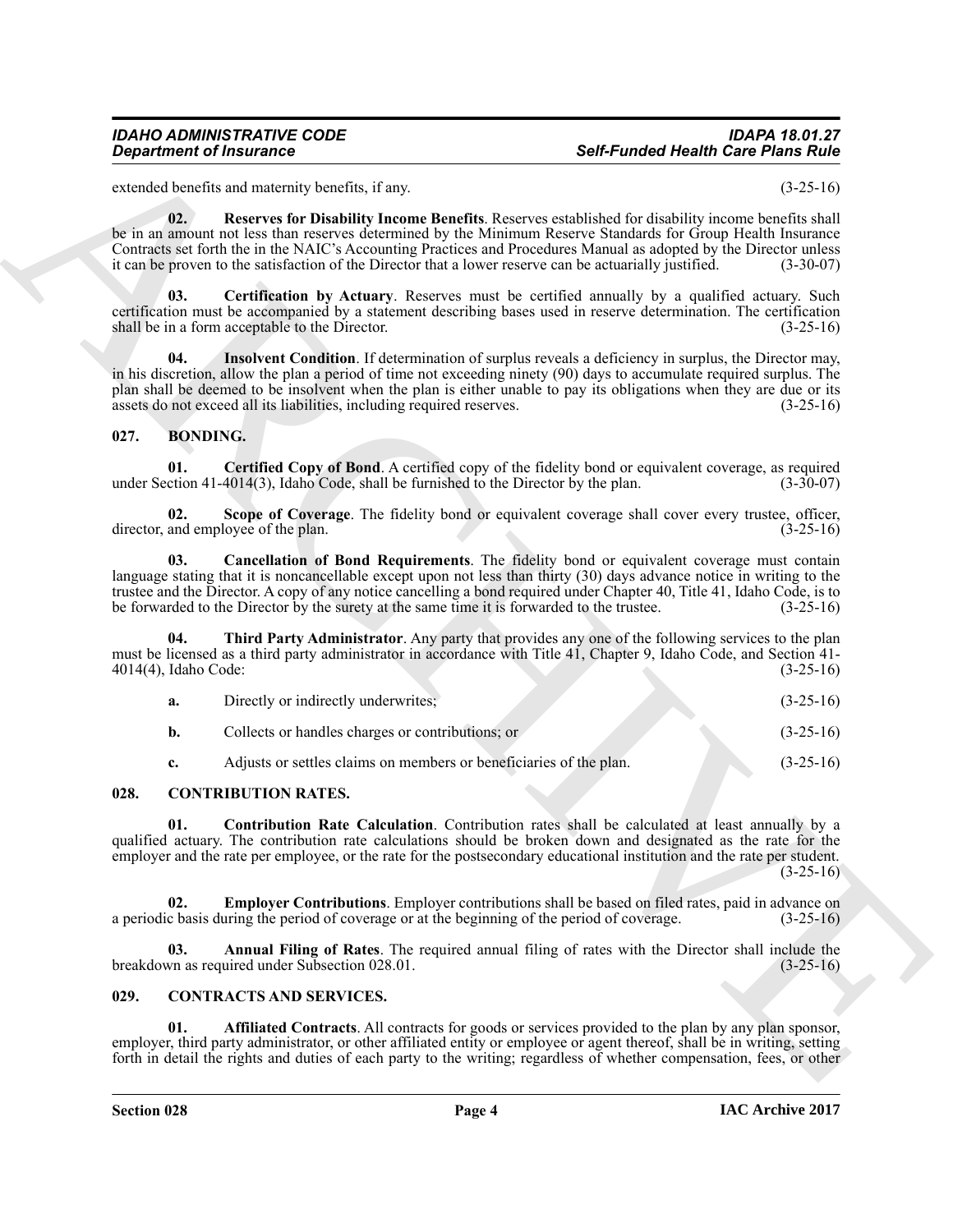#### *IDAHO ADMINISTRATIVE CODE IDAPA 18.01.27* **Self-Funded Health Care Plans Rule**

consideration is paid or exchanged directly or indirectly. (3-25-16)

<span id="page-4-5"></span>**02. Contracts for Services**. All contracts for services including, but not limited to, accounting services, legal services, custodial agreements, and agreements for lease, rent, or insurance coverage to be performed or entered into on behalf of the plan shall be directly with the plan as agreed to by the board of trustees and the other  $\mu$  party.  $(3-25-16)$ 

<span id="page-4-7"></span>**03. Recordkeeping and Writing**. Contracts and agreements valued at greater than five hundred dollars (\$500.00) entered into by the plan, shall be in writing and shall be approved by resolution of the board of trustees, and placed in the minutes and records of the plan. (3-25-16)

<span id="page-4-6"></span>**Fiduciary Duty**. By entering into contracts and agreements, the trustees are not permitted to ise avoid their statutory fiduciary responsibilities. (3-25-16) transfer or otherwise avoid their statutory fiduciary responsibilities.

#### <span id="page-4-8"></span><span id="page-4-0"></span>**030. RECORDS.**

<span id="page-4-10"></span><span id="page-4-9"></span>**01. Board Actions**. Any and all acts, resolutions, appointments, or delegations, or other decisions of of trustees shall be in writing and placed in the minutes and records of the plan. (3-25-16) the board of trustees shall be in writing and placed in the minutes and records of the plan.

**Consideration of Francesco Constraints Constraints and the system of the system of the system of the system of the system of the system of the system of the system of the system of the system of the system of the system 02. Complete Records**. The full and accurate records and accounts of the plan include, but are not limited to, minutes of the meetings of the board of trustees that document the acts, resolutions, appointments or delegations of the trustees; any and all correspondence between the board of trustees and contractors; accounting and actuarial records; and any and all records, correspondence, minutes, or statements as required by law or the trust agreement. (3-25-16) agreement.  $(3-25-16)$ 

#### <span id="page-4-4"></span><span id="page-4-1"></span>**031. ANNUAL STATEMENT.**

The trustee shall file an annual statement within ninety (90) days after the close of each fiscal year of the Plan and at such other time as may be determined by the Director. A quarterly statement shall be filed with the Director within sixty (60) days of the end of each quarter in a form acceptable to the Director. (3-30-07) sixty  $(60)$  days of the end of each quarter in a form acceptable to the Director.

#### <span id="page-4-11"></span><span id="page-4-2"></span>**032. SEVERABILITY CLAUSE.**

If any provision of this rule, or the application thereof to any person or circumstance, is held invalid, the remainder of the rule, or the applicability of such provision to other persons or circumstances, shall not be affected thereby.

 $(7-1-93)$ 

#### <span id="page-4-3"></span>**033. -- 999. (RESERVED)**